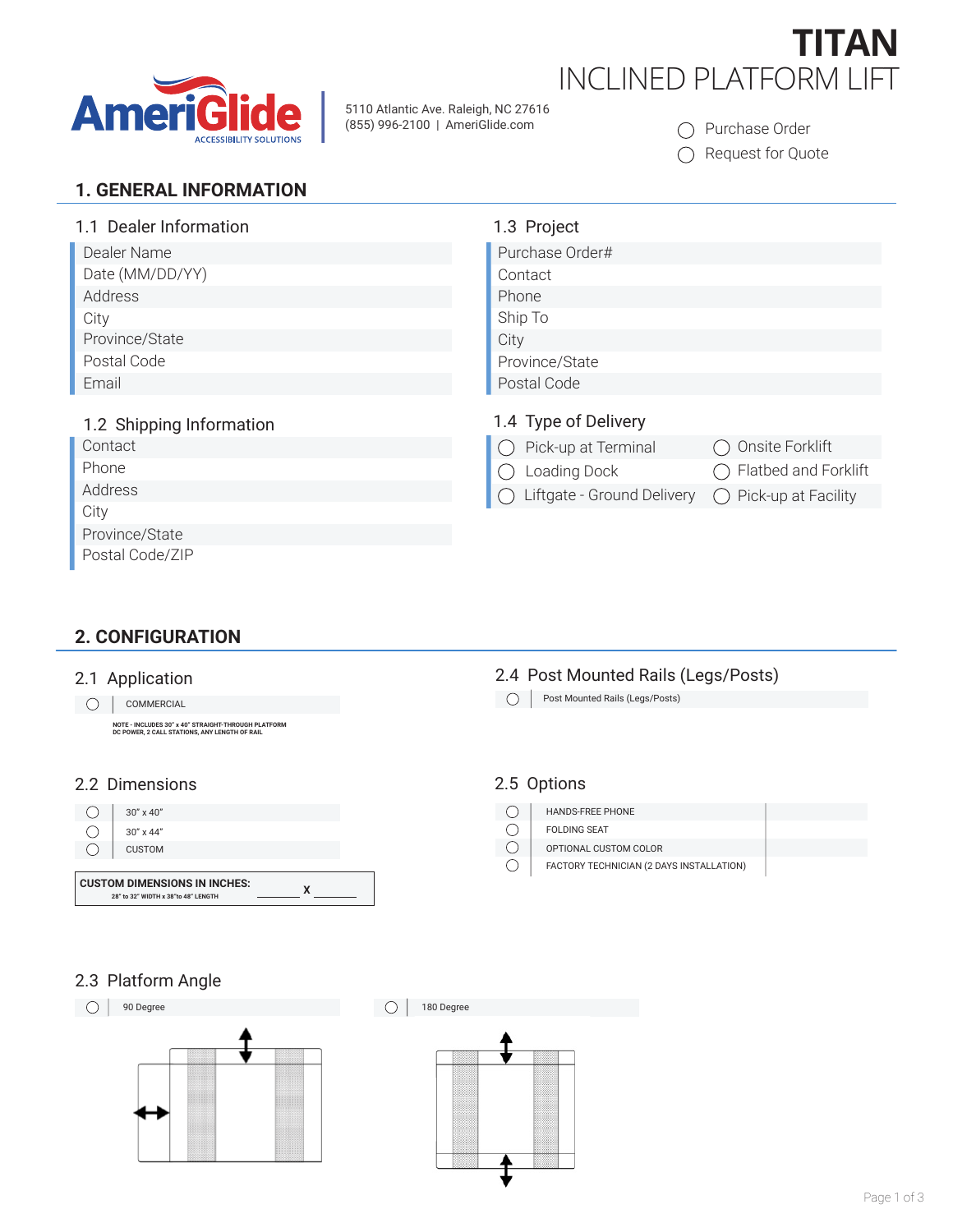# **TITAN** INCLINED PLATFORM LIFT

# **3. ORIENTATION + MEASUREMENTS**